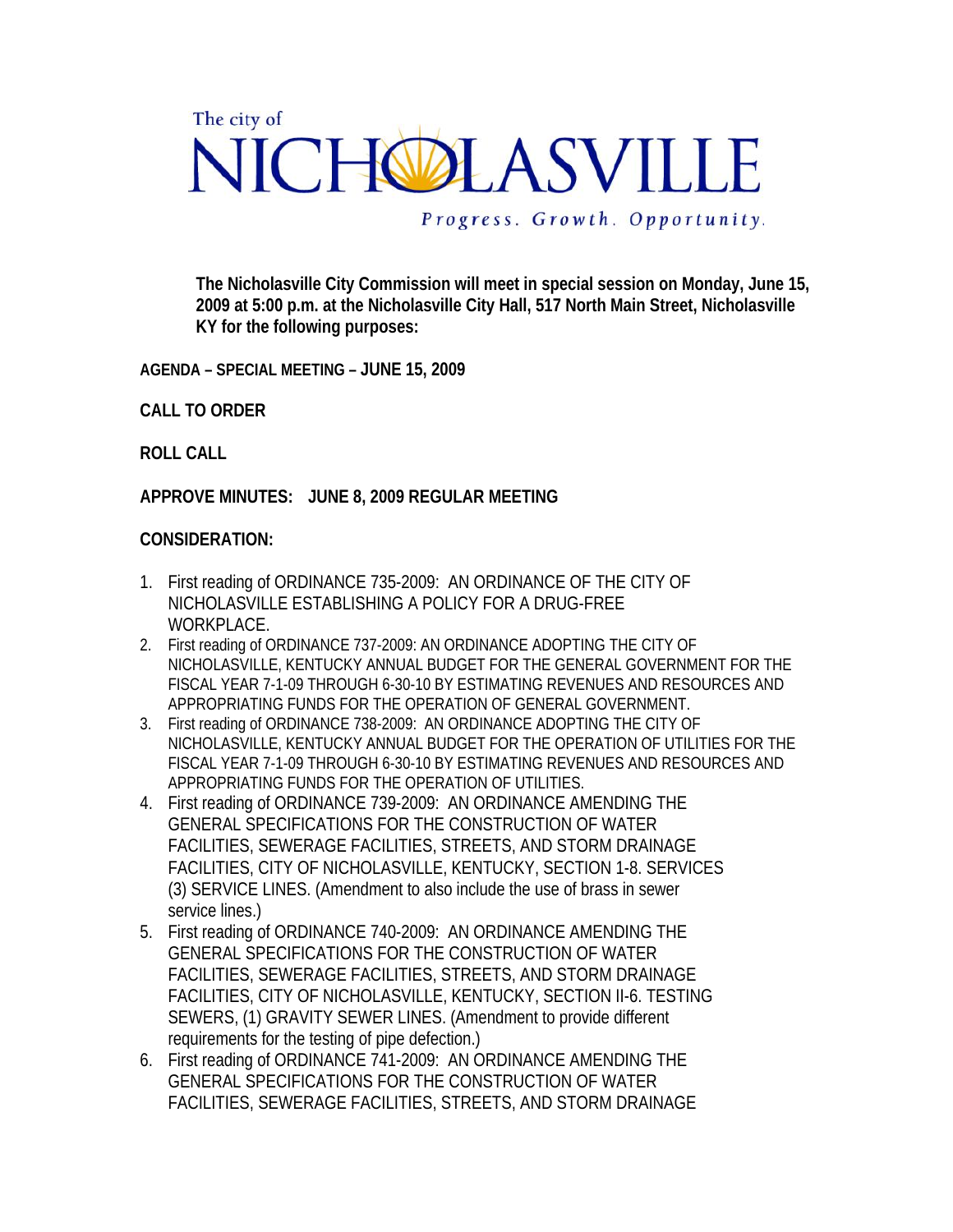FACILITIES, CITY OF NICHOLASVILLE, KENTUCKY, SECTION II-6. TESTING SEWERS, (2) MANHOLES. (Amendment to provide for testing by use of a vacuum test.)

- 7. First reading of ORDINANCE 742-2009: AN ORDINANCE AMENDING THE GENERAL SPECIFICATIONS FOR THE CONSTRUCTION OF WATER FACILITIES, SEWERAGE FACILITIES, STREETS, AND STORM DRAINAGE FACILITIES, CITY OF NICHOLASVILLE, KENTUCKY, SECTION II-7. SEWER SERVICE LINE LOCATION, (5). (Amendment to provide for service line connection to be a minimum of SDR 35 with a watertight rubber gasket or Schedule 40 with a watertight glued joint.)
- 8. First reading of ORDINANCE 743-2009: AN ORDINANCE AMENDING THE GENERAL SPECIFICATIONS FOR THE CONSTRUCTION OF WATER FACILITIES, SEWERAGE FACILITIES, STREETS, AND STORM DRAINAGE FACILITIES, CITY OF NICHOLASVILLE, KENTUCKY, SECTION III-3. STREETS, (3) SURFACING, (A). (Amendment to provide for the minimum compacted depth to be 4 ½ inches of binder and layer surface.)
- 9. First reading of ORDINANCE 744-2009: AN ORDINANCE AMENDING THE GENERAL SPECIFICATIONS FOR THE CONSTRUCTION OF WATER FACILITIES, SEWERAGE FACILITIES, STREETS, AND STORM DRAINAGE FACILITIES, CITY OF NICHOLASVILLE, KENTUCKY, SECTION IV-8. INSPECTION (Amendment providing for possible use of camera or mandrel usage where there is suspicion of cracking or deflection, with testing to be at the Contractos expense.)
- 10. First reading of ORDINANCE 745-2009: AN ORDINANCE AMENDING THE NICHOLASVILLE SUBDIVISION REGULATIONS, ARTICLE 3 SUBDIVISION PROCESSING, 333 PRELIMINARY PLAT REQUIREMENTS AND CHECK LIST.333.2M. (This ordinance amends the Nicholasville Subdivision Regulations, to provide for certificates for plats to be done by registered engineers or land surveyors.)
- 11. First reading of ORDINANCE 746-2009: AN ORDINANCE AMENDING THE NICHOLASVILLE SUBDIVISION REGULATIONS PROCESSING, 345 FINAL PLAT REQUIREMENTS. 345.2 H. (This ordinance amends the Nicholasville Subdivision Regulations providing that a land surveyor be licensed in order to sign plats.)
- 12. First reading of ORDINANCE 747-2009: AN ORDINANCE AMENDING THE NICHOLASVILLE SUBDIVISION REGULATIONS ARTICLE 6 CERTIFICATES AND FORMS, 613 CERTIFICATE OF ACCURACY. (This ordinance eliminates reference to a survey on certificates of accuracy.)
- 13. First reading of ORDINANCE 748-2009: AN ORDINANCE AMENDING THE NICHOLASVILLE SUBDIVISION REGULATIONS, ARTICLE 6 CERTIFICATES AND FORMS, 623 CERTIFICATION OF ACCURACY. (This ordinance is to provide that an engineer or surveyor may sign the Certificate of Accuracy.)
- 14. First reading of ORDINANCE 749-2009: AN ORDINANCE AMENDING THE NICHOLASVILLE ZONING ORDINANCE, ARTICLE 2. DEFINITIONS, 200 INTERPRETATION OF TERMS OR WORDS, PUBLIC IMPROVEMENTS. (This ordinance redefines public improvements by including improvements required to be dedicated to the City of Nicholasville or other agency having jurisdiction.)